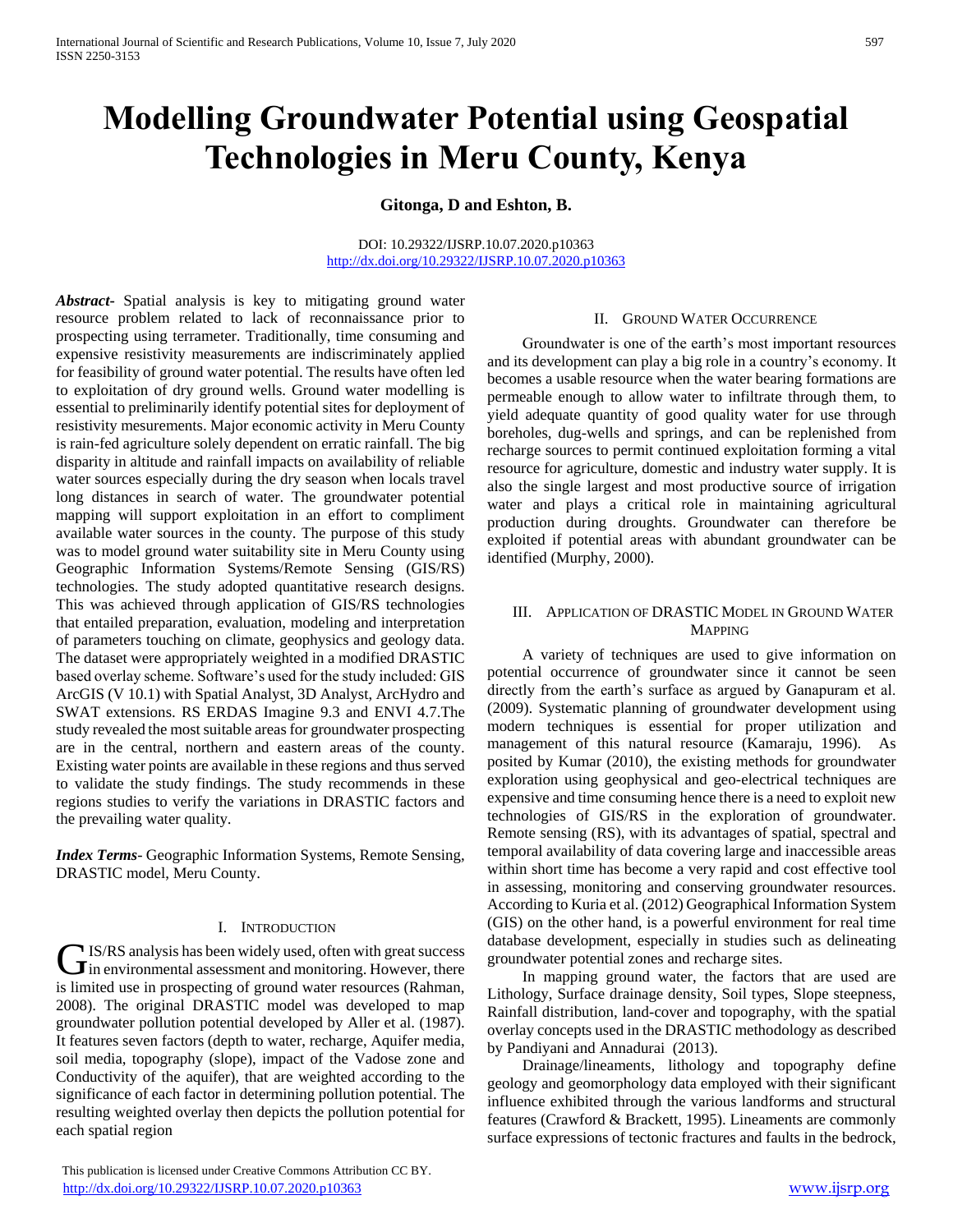emphasized on the surface by topography, drainage, and vegetation and can be identified by remotely sensed data. Drainage density is defined as the closeness of spacing of stream channels. It is a measure of the total length of the stream segment of all orders per unit area. Drainage provides recharge to groundwater hence higher potential where there is high drainage density. These features are favorable for the occurrence of groundwater and are classified in terms of groundwater potentiality. Some of these features are deciphered from remote sensing data. (Rao et al; 2009)

 When groundwater moves through soil, the structure of the soil affects its movement. The three particles that determine soil structure are sand, silt and clay. The amount of groundwater recharge, storage, discharge, as well as the extent of [groundwater](http://www.co.portage.wi.us/groundwater/undrstnd/gwcontam.htm)  [presence](http://www.co.portage.wi.us/groundwater/undrstnd/gwcontam.htm) all depend on the soil properties: [texture](http://www.co.portage.wi.us/groundwater/undrstnd/soil.htm#Soil%20Texture) (grain size, texture classification, soil series classification), [porosity,](http://www.co.portage.wi.us/groundwater/undrstnd/soil.htm#Porosity) [specific](http://www.co.portage.wi.us/groundwater/undrstnd/soil.htm#Specific%20Yield)  [yield](http://www.co.portage.wi.us/groundwater/undrstnd/soil.htm#Specific%20Yield) and [permeability](http://www.co.portage.wi.us/groundwater/undrstnd/soil.htm#Permeability) [attenuation capacity](http://www.co.portage.wi.us/groundwater/undrstnd/soil.htm#Permeability) (Sankara, 2002).

Slope is the one of the factors controlling the infiltration of ground water into sub-surface; hence an indicator for the suitability for ground water prospect. In the gentle slope area the surface runoff is slow allowing more time for rain water to percolate, whereas high slope area facilitate high runoff allowing less residence time for rain water hence comparatively less infiltration as argued by Sener et al. (2005).

 Rainfall and land cover determine the amount of water input and surface influence to infiltration respectively. Vegetation reduces amount of runoff thereby allowing longer time and higher infiltration of rainfall water that provides the major source of ground water. In view of the aforesaid factors, the DRASTIC Index provides only a relative evaluation tool and is not designed to provide absolute answers. Therefore, DRASTIC is a reconnaissance tool, but has proven its value as an indicator of areas deserving a detailed hydrogeological evaluation (Mati, 2005).

## IV. GAP ANALYSIS

 A range of challenges exist that inhibit efficient, cost effective and sustainable exploration, development and use of ground water resources. The challenges include use of time and costly techniques of exploration and limited capacity within the sector domain to undertake ground water modelling. In Meru, the government is implementing a borehole program that is heavily relying on on-site geophysical investigation at the first instance without reconnaissance survey. Adoption of GIS/RS would improve on the siting of appropriate sites and save both time and cost, yet there exist limited empirical studies to address this concern. This study is an empirical attempt to fill this gap. Further, application of GIS/RS in ground water exploration and in particular the DRASTIC model is a recent phenomenon and has scantly been studied. This study addressed this knowledge gap by modelling the ground water potential based on modified DRASTIC model

### V. MATERIALS AND METHODS

 GIS/RS were employed in this research. Software's used for the study included: GIS ArcGIS (V 10.1) with Spatial Analyst, 3D Analyst, ArcHydro and SWAT extensions. RS ERDAS Imagine 9.3 and ENVI 4.7.

 Table 1 shows the various data used with corresponding derivative employed in the model. Landsat imageries (30 m resolution) were downloaded from the United States Geological Survey (USGS) website, topographic base map from the survey of Kenya, Advanced Spaceborne Thermal Emission and Reflection Radiometer, (ASTER). Digital Elevation Model (DEM) from NASA, with other data obtained from the International Livestock Research Institute (ILRI). Fig. 1 and 2 maps out the derivatives.

| Data                           | Derived modeling variable                  | Data source      |  |
|--------------------------------|--------------------------------------------|------------------|--|
| DEM and Landsat $7$ ETM+ $(4)$ | Surface drainage and lineament USGS, ASTER |                  |  |
| scenes)                        | density                                    |                  |  |
| Lithology                      | Lithology                                  | <b>ILRI</b>      |  |
| Soil                           | Soil texture                               | <b>ILRI</b>      |  |
| <b>DEM</b>                     | Slope                                      | <b>ASTER</b>     |  |
| Rainfall Data                  | Rainfall distribution                      | <b>ILRI</b>      |  |
| Land Use/Land Cover            | Land cover                                 | <b>ILRI</b>      |  |
|                                |                                            | ASTER, Survey of |  |
| DEM and Topographic base map   | Topography                                 | Kenya            |  |

### **Table 1: Data and derivative employed in the model**

 Lineament mapping was undertaken based on geomorphological features such as aligned ridges and valleys, displacement of ridge lines, scarp faces and river passages, straight drainage channel segments, pronounced break in crystalline rock masses and aligned surface depression. Various data sets, including multispectral satellite imagery (Landsat) and DEM, as well as geological data describing fractures, faults, and hydrology were used to map and validate the lineament and drainage distribution in the study area. Lineaments were delineated by

visual interpretation of the false color composite (FCC) 471. After all the lineaments were interpreted, they were merged with the DEM derived streams to form one dataset called Surface drainage and lineament shown as Figure 1. The DEM was also used to generate other features like hill shade shown as Figure 2, slope and topography. The results are presented as lineament and drainage density map. The zones of high lineament intersection density are feasible zones for groundwater prospecting in the study area.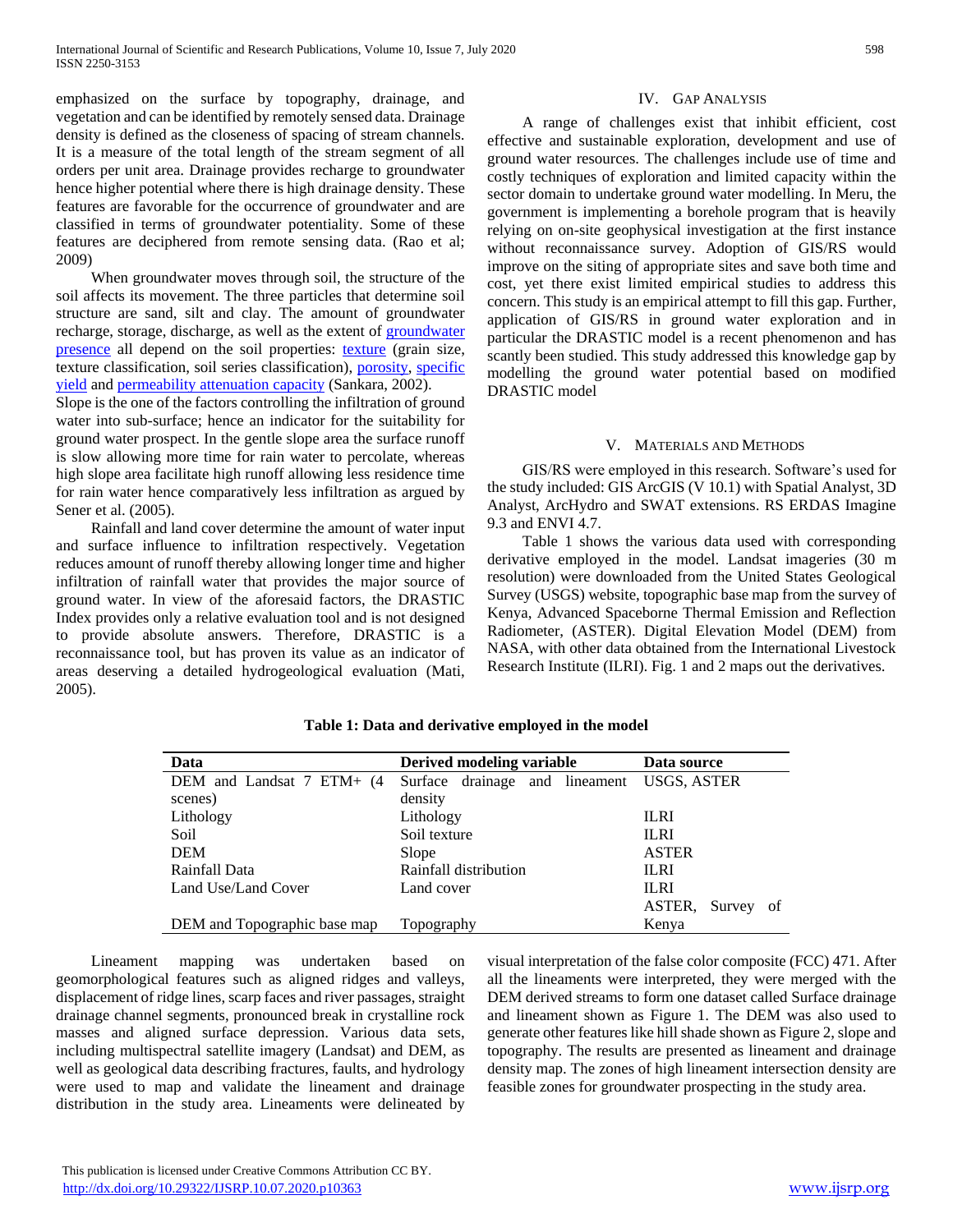

**Figure. 1: DEM showing elevation and generated stream network for the study area**



**Figure. 2: Hillshade showing major relief features, generated stream/lineament and location of major towns within the study area**

 The numerical ranking system, another DRASTIC component was used to assess the groundwater potential for each hydrogeological variable. The system contains two parts, weights and ranges. Each modified DRASTIC parameter has been assigned a relative weight in percentage (heuristically arrived at based on the interpretation of the relative significance of the factor), with the most significant factor having higher percentage and vice versa in regards to their influence to existence of groundwater as presented in Table 2. In turn, each of the variables is "sub-divided" into either numerical ranges (e.g. elevation in

meters above sea level.) or media types (e.g. soil texture) hereby called ranges, signifying how a factor impacts on groundwater existence. Table 2 illustrates the weights and ranges of the variables employed in the model.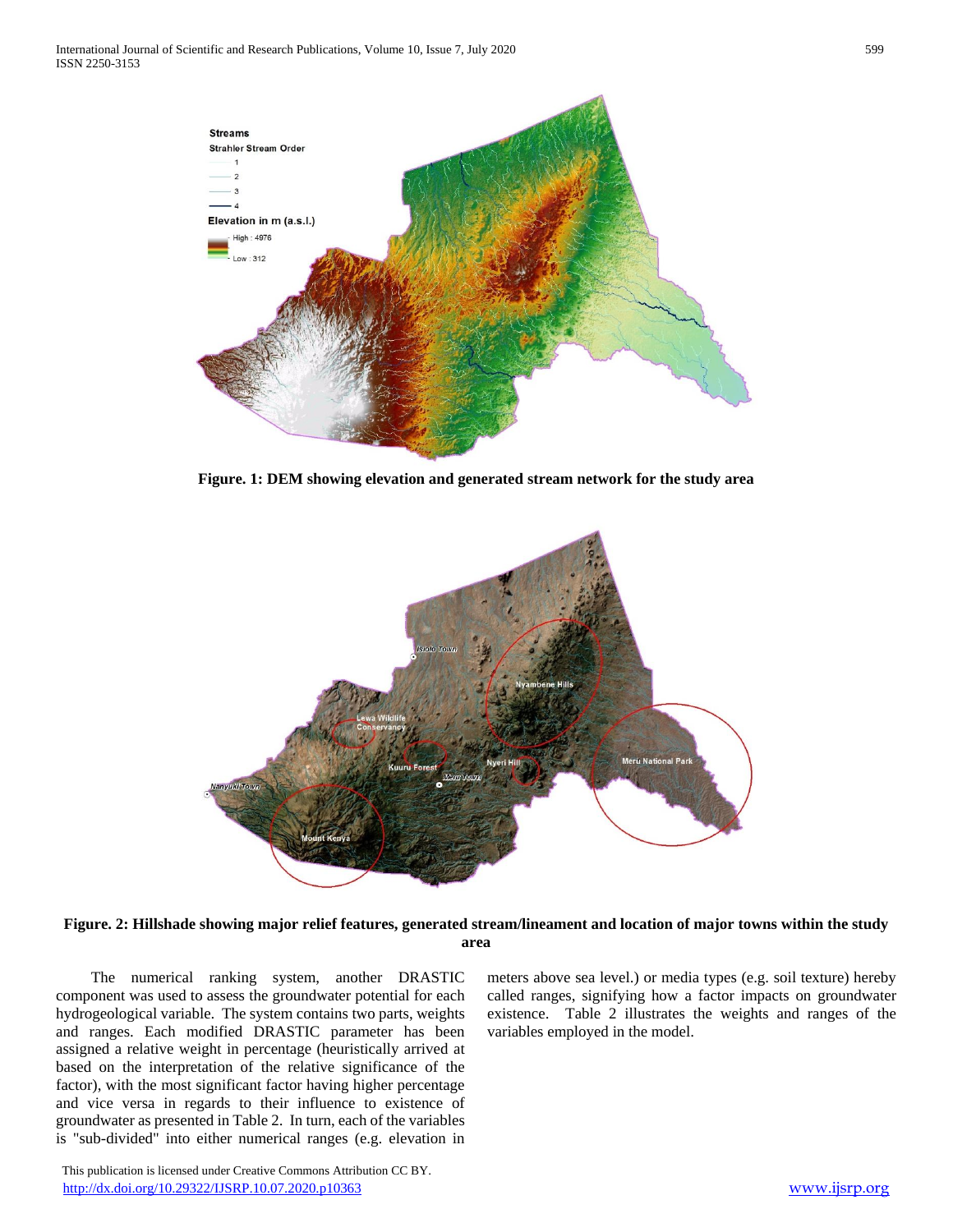| Variable/Factor                      | Weight % | <b>Classification</b>          | Ranging                                                                                      |  |  |
|--------------------------------------|----------|--------------------------------|----------------------------------------------------------------------------------------------|--|--|
| Lithology                            | 10       | Rock type classes              | Metamorphic,<br>Sedimentary<br>Igneous,<br>and<br>unconsolidated rocks (4 classes)           |  |  |
| Surface<br>drainage<br>and lineament | 22       | Drainage/lineament<br>density  | High to low density (4 classes)                                                              |  |  |
| Soil                                 | 8        | Soil texture                   | Very clayey, Clayey, Loamy and Sandy (4<br>classes)                                          |  |  |
| Slope                                | 20       | Slope                          | 4 classes of degree of terrain sloppiness                                                    |  |  |
| Rainfall<br>distribution             | 8        | Annual rainfall                | 4 classes of annual rainfall in mm                                                           |  |  |
| Land cover                           | 12       | land cover<br>Major<br>classes | Bushland/Grassland,<br>Forest.<br>Agriculture/plantation, built-up and Barren (5<br>classes) |  |  |
| Topography                           | 20       | Elevation                      | 4 classes of low to high altitude in meters above<br>sea level.                              |  |  |
| Total                                | 100      |                                |                                                                                              |  |  |

|  |  | Table 2: Variable, weight and ranges employed in modeling |
|--|--|-----------------------------------------------------------|
|  |  |                                                           |

#### VI. MODIFIED DRASTIC INDEX

 Mathematically, the final result for each hydrogeologic setting (i.e. geographic area) is a numerical value obtained using the equation below

Ground water Potential= [(Drainage)*r* \* (Drainage)*w*] +  $[(\text{Lithology})r * (\text{Lithology})w] + [(\text{Soil})r * (\text{Soil})w] + [(\text{Slope})r *$  $(Slope)w$  +  $[(Rainfall)r * (Rainfall)w]$  +  $[(Land cover)r * (Land)$ Cover)*w*] + [(Topography)*r* \* (Topography)*w*]

Where:  $R = \text{ranging}$  and  $W = \text{weight}$  of parameter

 A high numerical index resulting from Equation is assumed to be indicative of a geographic area having more potential to groundwater.

 Placed within a spatial context, the methodology was based upon a series of seven maps, one for each hydrogeological parameter as presented in Figure. 3. The modified DRASTIC methodology was implemented by means of visual map comparison, resampling, reclassification and overlay within GIS/RS softwares.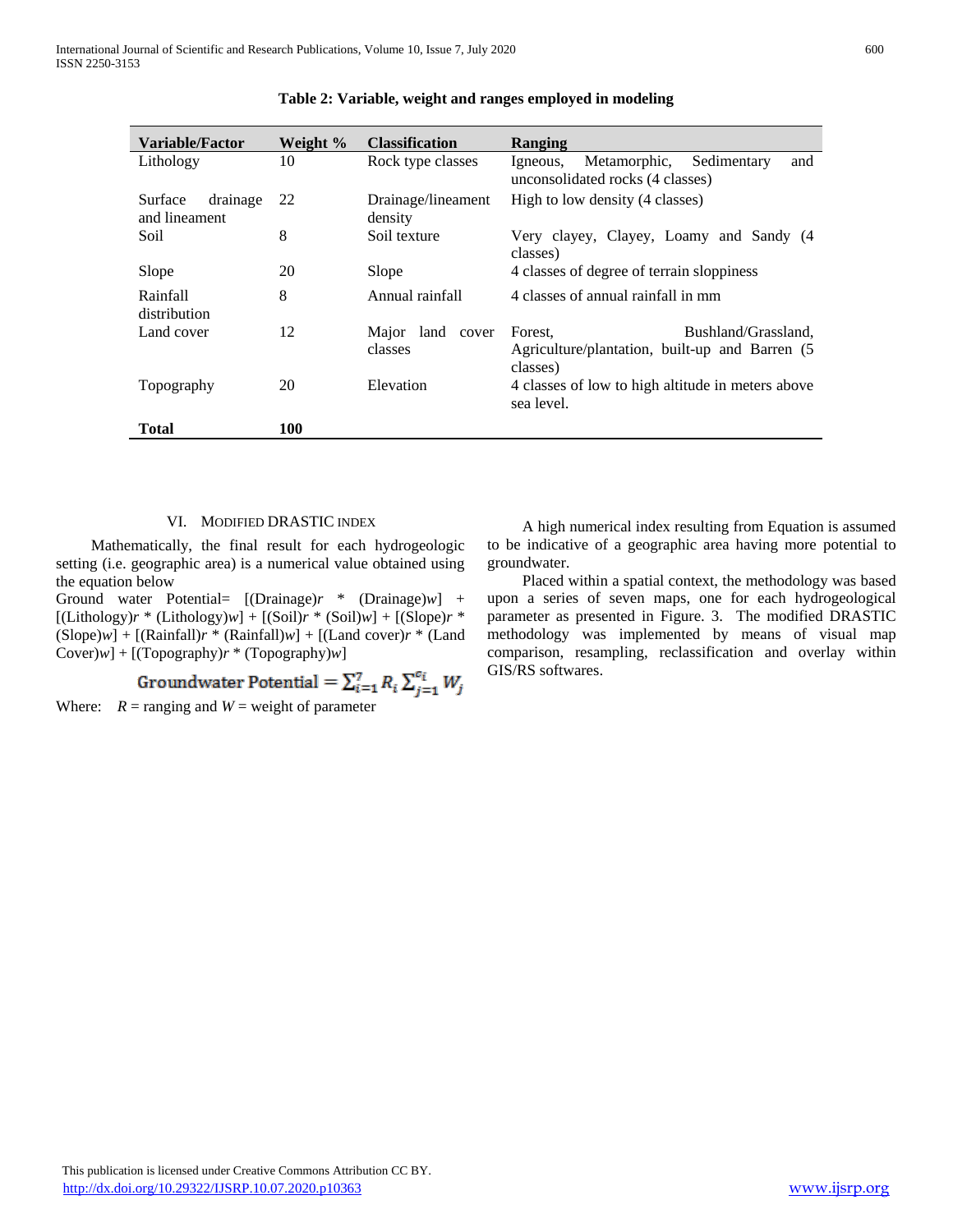

**Fig. 3: Processing results: Drainage and lineament density; Lithology; Soil texture; weighted Land use factors; Altitude; and Annual Rainfall.**

### VII. RESULTS AND DISCUSSION

 Figure 4 illustrates the result of the modified DRASTIC based map overlay. From this map, it can be seen that the central and eastern parts of the county are suitable for groundwater exploration. South western parts of the county, closest to Mount Kenya have lowest suitability mainly due to altitude, rock type and slope factors.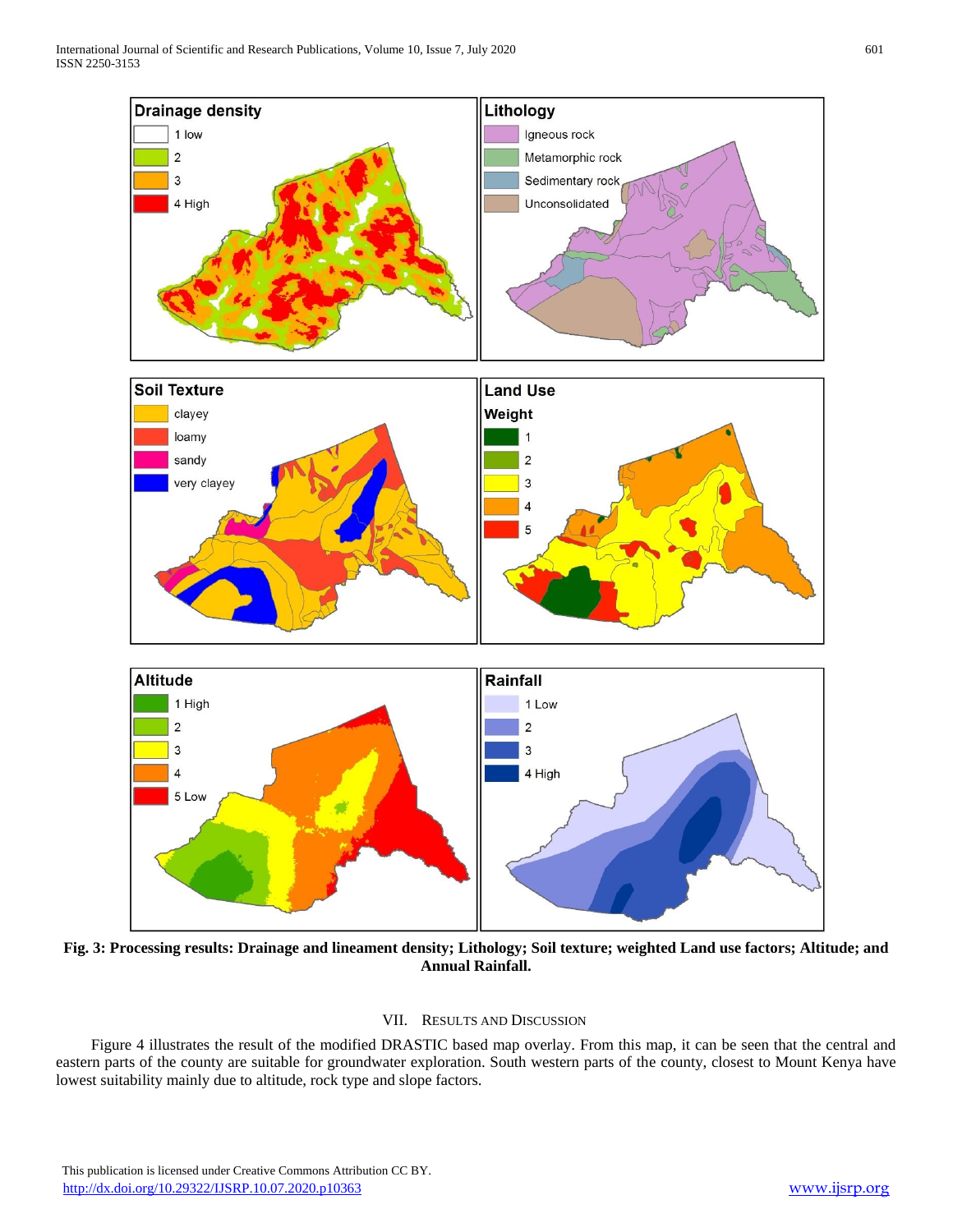

**Figure. 4: Groundwater suitability map of Meru County**

#### VIII. CONCLUSION

 The use of geospatial technologies in estimating the groundwater potential of Meru County was achieved through preparation of both raster (satellite images) and vector datasets and modeling within GIS/RS software. Modified DRASTIC approach in delineation of groundwater potential zones was applied. The study revealed most suitable areas for groundwater prospecting were shown to be those in the central, northern and eastern areas of the county. Existing water points are available in those regions, thus validating the study.

#### **REFERENCES**

- [1] Aller L, Lehr JH, Petty R, Benett T (1987). DRASTIC: a standardized system to evaluate groundwater pollution potential using hydrogeological setting. Journal for Geological Society, India.
- [2] Crawford TJ, Brackett DA (1995). Ground water in Igneous and Metamorphic Rocks; Low-angle lithologic contacts related to site-specific control of ground water occurrence. Proceedings of the 1995 Georgia Water Resources Conference, held April 11 and 12, 1995, at The University of Georgia
- [3] Ganapuram S, Kumar G, Krishna I, Ercan K, Demirel M (2009). Mapping of groundwater potential zones in the Musi basin using remote sensing data and GIS. Advances in Engineering Software.
- [4] Kamaraju M, Bhattacharya A, Reddy G, Rao G, Murthy G, Rao T (1996). Ground-water potential evaluation of West Godavari District, Andhra Pradesh State, India A GIS approach. Ground Water.
- [5] Kumar B (2010). Integrated approach using RS and GIS techniques for mapping of ground water prospects in Lower Sanjai watershed, Jharkhand, International Journal of Geomatics and Geosciences, Vol. 1, No 3.
- [6] Kuria DN, Gachari MK, Macharia MW and Mungai E (2012). Mapping groundwater potential in Kitui District, Kenya using geospatial technologies, International journal of water Resources and Environmental Engineering, Vol. 4 No 1.
- [7] Mati BM, Muchiri JM, Njenga K, Penning de Vries F, Merrey DJ (2005). Assessing water availability under pastoral livestock systems in droughtprone Isiolo District, Kenya. Working Paper 106. Colombo, Sri Lanka: International Water Management Institute.
- [8] Murphy KSR (2000). Groundwater potential in a semi-arid region of Andhra Pradesh – a geographical information system approach. International Journal. Remote Sensing.
- [9] Pandiyani PS, Annadurai R (2013) Groundwater potential Zoning at Kancheepuram using GIS Techniques. RACST – Engineering Science and Technology: An International Journal (ESTIJ), ISSN: 2250-3498, Vol.3, No.1, February 2013
- [10] Rahman A (2008). A GIS based DRASTIC model for assessing groundwater vulnerability in shallow aquifer in Aligarh, India Department of Geography, Faculty of Natural Sciences, Jamia Millia Islamia University, Jamia Nagar, New Delhi, India
- [11] Rao PJ, Harikrishna P, Srivastav SK, Satyanarayana PV, Rao BD (2009). Selection of groundwater potential zones in and around Madhurwada Dome, Visakhapatnam District – A GIS approach.
- [12] Sankar K (2002). Evaluation of groundwater potential zones using Remote Sensing data in upper Vaigai river basin, Tamil Nadu, India. J. Indian Society Remote Sensing.
- [13] Sener E, Davraz A, Ozcelik M (2005). An integration of GIS and remote sensing in groundwater investigations.

AUTHORS **First Author** – Gitonga, D

**Second Author** – Eshton, B.